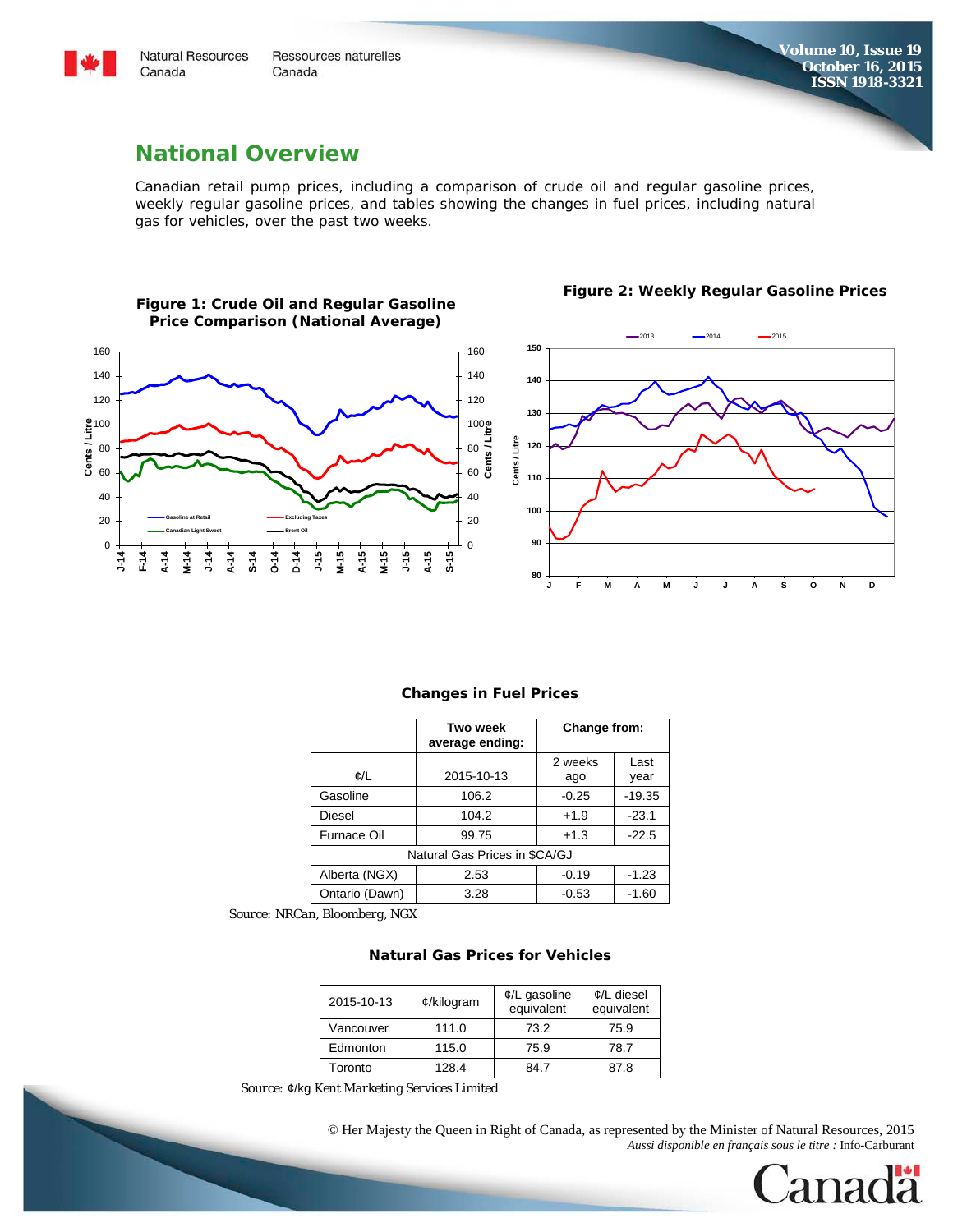

# **Retail Gasoline Overview**

A breakdown of the four-week average regular gasoline pump prices in selected cities across Canada. The breakdown includes estimated crude oil costs, federal and provincial taxes and refining and marketing costs and margins.

> **Figure 3: Regular Gasoline Pump Prices in Selected Cities** Four-Week Average (September 22 to October 13, 2015, 2015)



 *Source: NRCan \* Regulated Markets* Transportation costs are included in the crude oil estimate for Vancouver (\$2.20), Toronto (\$4.50) and Eastern Canada (\$3.40) all prices in USD.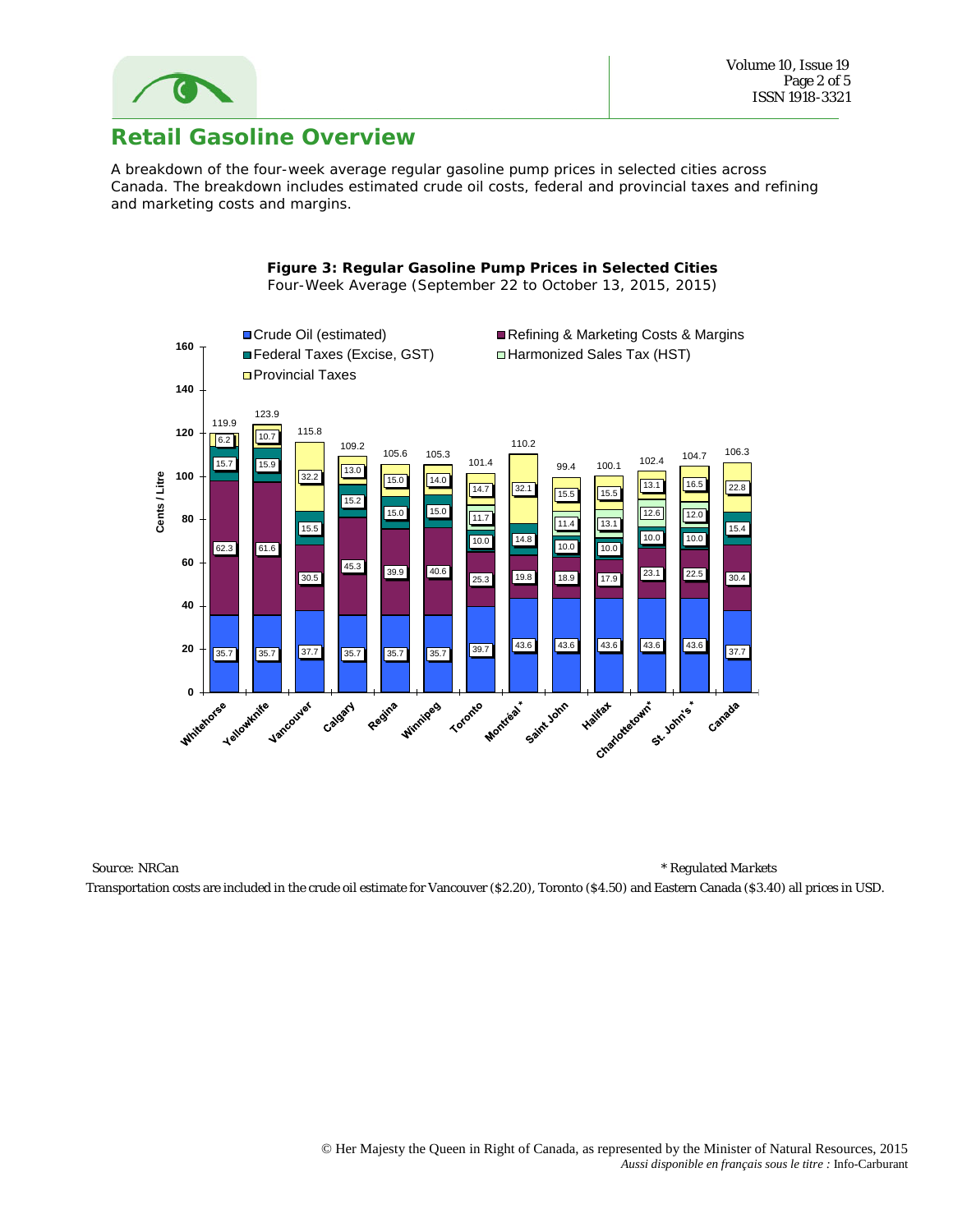

# **Wholesale Gasoline Prices**

A comparison of wholesale gasoline prices in selected Canadian and American cities.

### **Figure 4: Wholesale Gasoline Prices**

Rack Terminal Prices for Selected Canadian and American Cities Ending October 8, 2015 (CAN ¢/L)



 *Sources: NRCan, Bloomberg Oil Buyers Guide*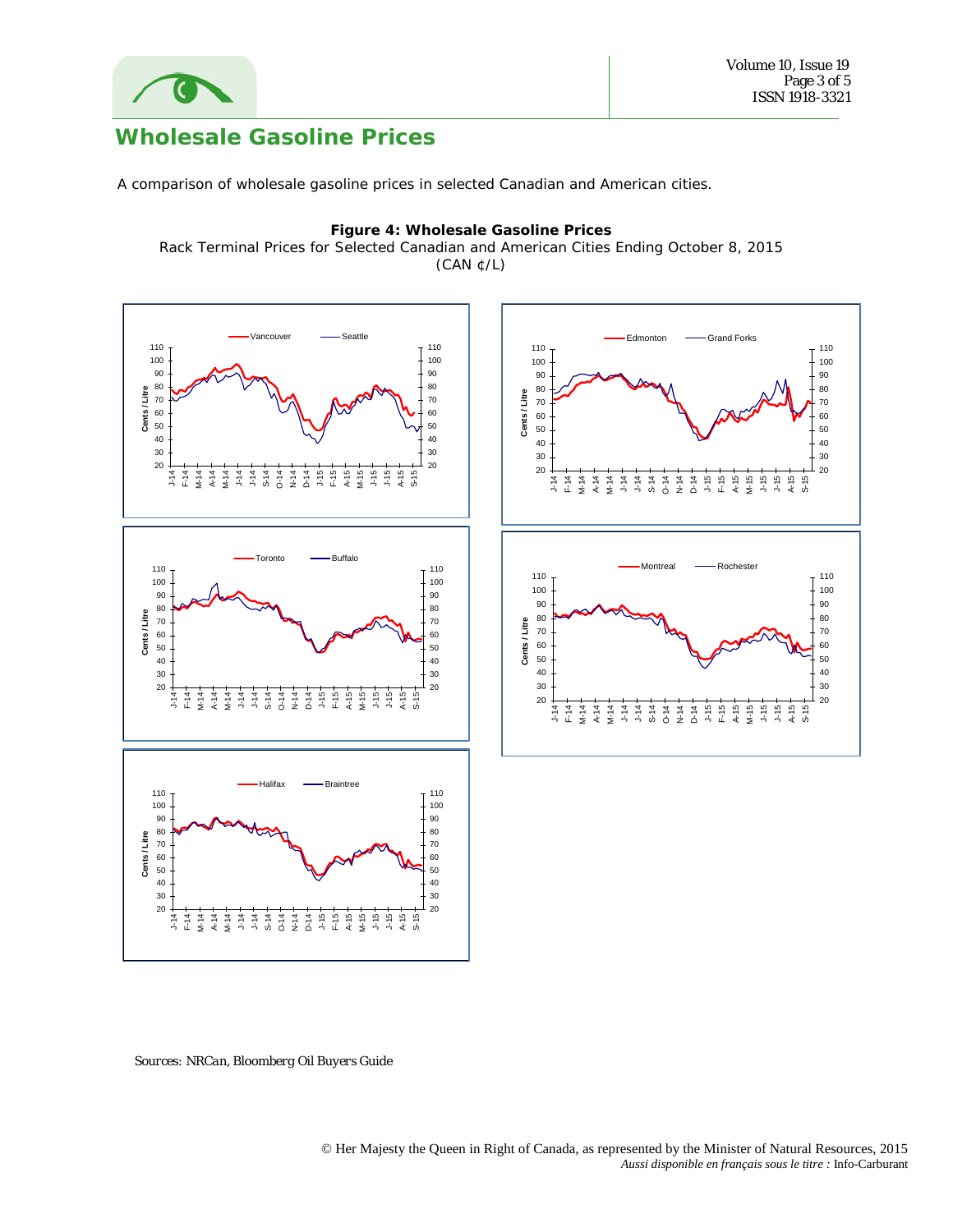

# **Gasoline Refining and Marketing Margins**

A comparison of the **four-week rolling averages** of gasoline refining and marketing margins.

These gasoline refining margins refer to the difference between the cost of crude oil and the wholesale price at which the refiner can sell gasoline.

The gasoline marketing margins represent the difference between the wholesale and retail prices of gasoline.

### **Figure 5: Gasoline Refining and Marketing Margins**

Four-Week Rolling Average Ending October 13, 2015 **-------** Refining Margin **------** Marketing Margin



*Source: NRCan*

© Her Majesty the Queen in Right of Canada, as represented by the Minister of Natural Resources, 2015 *Aussi disponible en français sous le titre :* Info-Carburant